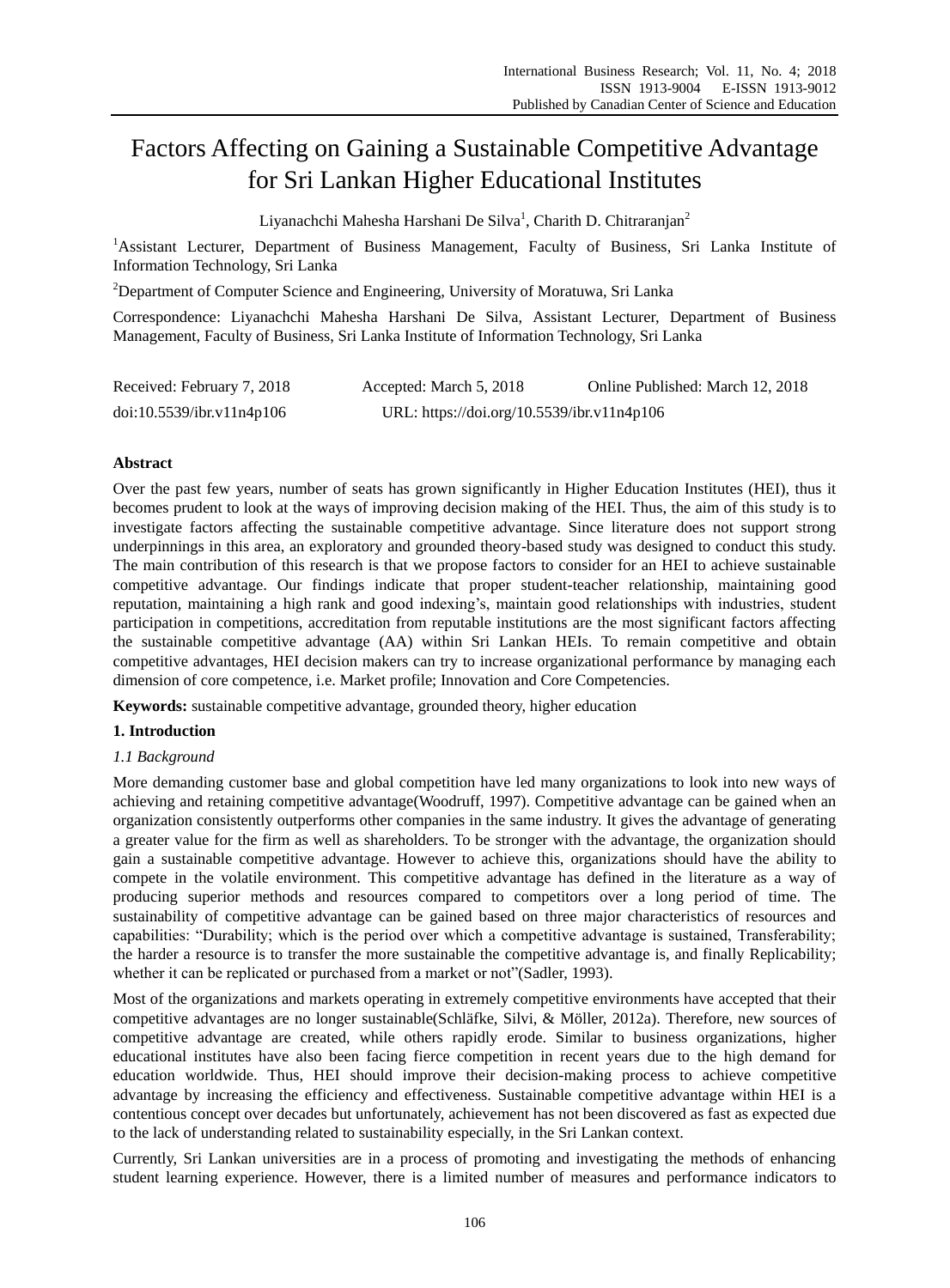guide decision-makers and practitioners of the HEI. Due to the intangible nature of the service, decision makers tend to ignore or overlook the quality factors over the marketing aspects. The increasing competition has led institutions to become more upbeat in their marketing but to be sustained in the economy there should be more than marketing tactics. Currently, there is a huge tendency of migrating students into international institutes due to the low facilities and recognition compared to international universities. Developed countries such as Canada, the USA, Australia and the UK are already in the process of marketing themselves to attract students from home and overseas for higher education. Therefore, as a developing country, it is necessary to build distinctive capabilities which are superior compared to the competitors in this market, not only within the country but also in the international market.

To date, less number of empirical research has been conducted in the area of sustainable competitive advantage (Ali, Asadi, Ga Sevi C, Jovanovi, & Hatala, 2013). Particularly in the Sri Lankan context, no research has been conducted to our knowledge. Therefore, an appropriate guidance to assist HEIs in successful competitive advantage is of utmost importance. Therefore, this paper proposes an effective measurement tool to benchmark current pedagogical performance standards and monitor the progress and achievement of future implemented practices designed to enhance the sense of community experienced by the student cohort. The objective of this study is to address the following question;

 What are the factors that have a strong effect on the achievement of a sustainable competitive advantage for Sri Lankan higher educational institutes?

## **2. Literature Review**

As a consequence of fierce competition, today many companies, not only higher education institutes, argued that their competitive advantage is not sustainable. According to a past research of competitive advantage, Barney has stressed that a firm possesses sustained competitive advantage when it adopts a strategy that is ''not simultaneously being implemented by any current or potential competitors and when other firms are unable to duplicate the benefits of this strategy.''(Barney, 1991). According to Mazrol, sustainability is defined as the ability to develop business strategies, which cannot be imitated by the competitors(Mazzarol & Norman Soutar, 1999). According to prior research competitive advantages measured by traditional barriers-to-entry variables, other economic rent proxies, and control variables, past superior performance, and sustained market share. In HEI competitive advantage is measured by the image quality of the institutes, market profile, and the degree of forward integration into the export channel, quality of the staff, student-oriented innovative culture and effective use of Information Technology.

This competitiveness is not limited to the customers. It is also applicable for gaining scare resources as well. This has become an interesting area to discuss in HEIs due to the globalization and the growth of the educational customer base. Past studies have suggested that business process management is an enabler for a sustainable competitive advantage(Velazquez, Munguia, & Sanchez, 2005). Scholars have stated that core competencies should be developed within the organization in order to gain a sustainable competitive advantage(Agha, Alrubaiee, & Jamhour, 2011). The core competency can be defined as the knowledge of success or failures, an efficiency of operations, or positive responses to the challenges. Further, it suggested that core competencies are key ingredients for organizational success. Therefore, this factor can be considered as one of the indicators to achieve a sustainable competitive advantage(Agha et al., 2011).

According to the research of "A model of sustainable competitive advantage for education services" this advantage has derived from internal skills of the organization as below;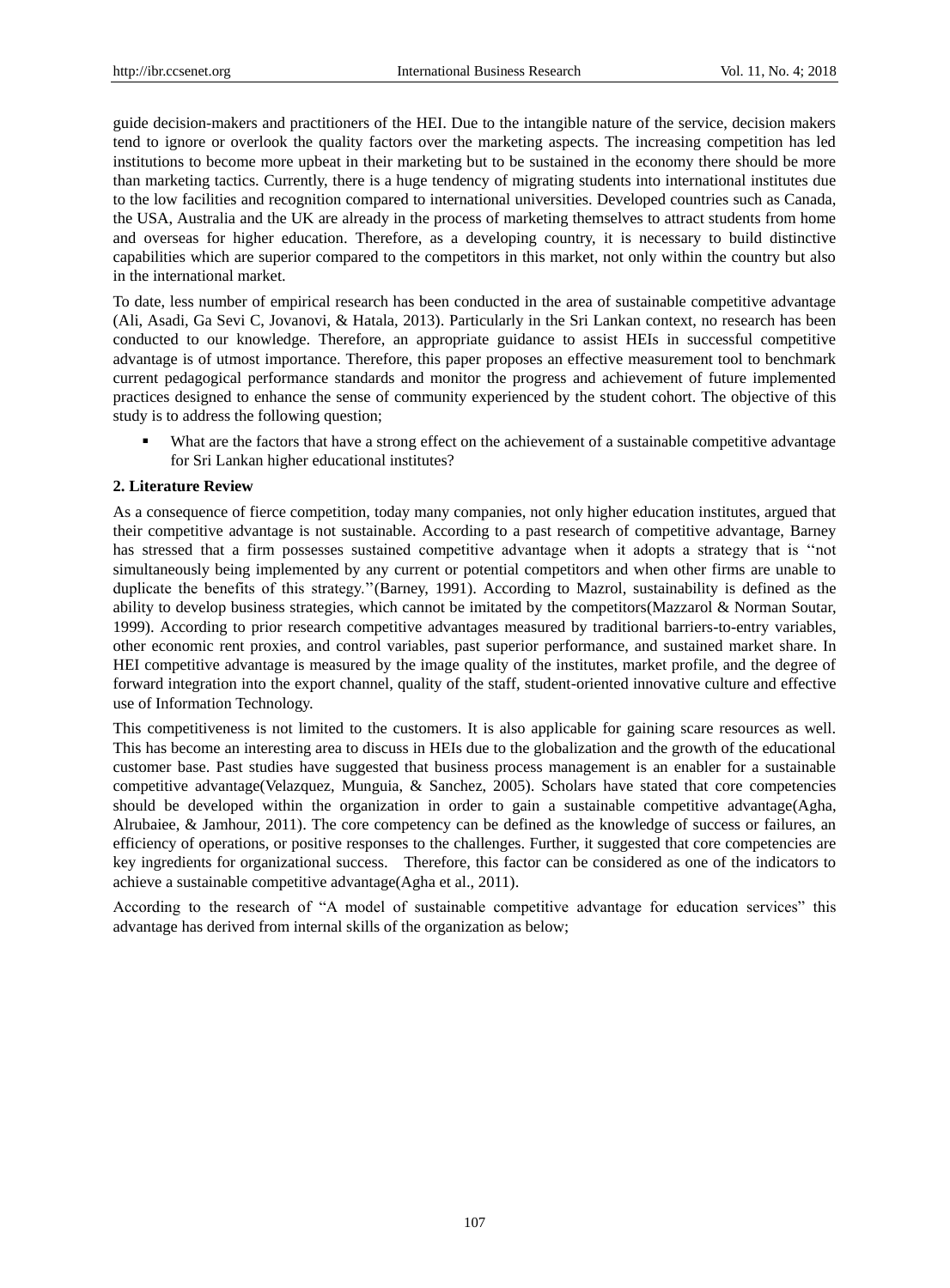

Figure 1. A model of sustainable competitive advantage for education markets

To bring the above discussed sustainability to HEI, it needs to focus at operational, managerial and strategic levels to gain a sustainable competitive advantage in this highly competitive markets(Schläfke, Silvi, & Möller, 2012b).

Currently, there is a tendency of ignoring the sustainable competitive advantage within the HEI due to the intangible nature. The main concern of the HEI is to increase the number of students, but this has a chance of reducing the sustainable competitive advantage.

Theoretically, Theories of Competitiveness, Theory of the Resources and Capabilities, and Stakeholders Theory are the ways of achieving the sustainable competitive advantage in any business. Even-though developed countries align their strategies with above theories, Asian countries such as Sri Lanka have not focused adequately on those areas when conducting HEI decision-making activities.

## **3. Methodology**

The main concern of this paper is to identify the factors affecting the sustainable competitive advantage in HEI. To construct the methodology, we have mainly focused on a qualitative and inductive approach. There are mainly two forms of research approaches described as inductive and deductive. In induction, the researcher observes and collects facts and develop a theory as a result of the data analysis. But deduction initiates with a theory in the field, and afterward, the researcher figures out hypothesis, which is tested in an empirical investigation(Sekaran, 2013). Further, the deduction can be explained as a method of deriving conclusions by interpreting the meaning of the results of the data analysis. As an examples, research has reviewed that increasing the stocks was positively correlated to customer satisfaction from their data analysis, then research can deduce that to increase the customer satisfaction, the shelves have to be better stocked. As explained in the literature review, inadequate research and attentiveness is evident in relation to business intelligence and strategic advantage of different industries. This led this research to use the inductive method.

Through a qualitative approach, using semi-structured interviews and grounded theory techniques, we explored the perspectives and concerns of fifteen stakeholders regarding the sustainable competitive advantage in Sri Lankan Higher Education Institutes.

Data analysis was conducted by transcribing all the interview recordings in full and uploading textual data into qualitative data analysis tool NVivo. Text and all the transcripts were reviewed and coded according to the objectives. Data unit was a sentence or a short paragraph based on the meaning.

Following table provides an overview of the participants selected for the interviews. This is the total population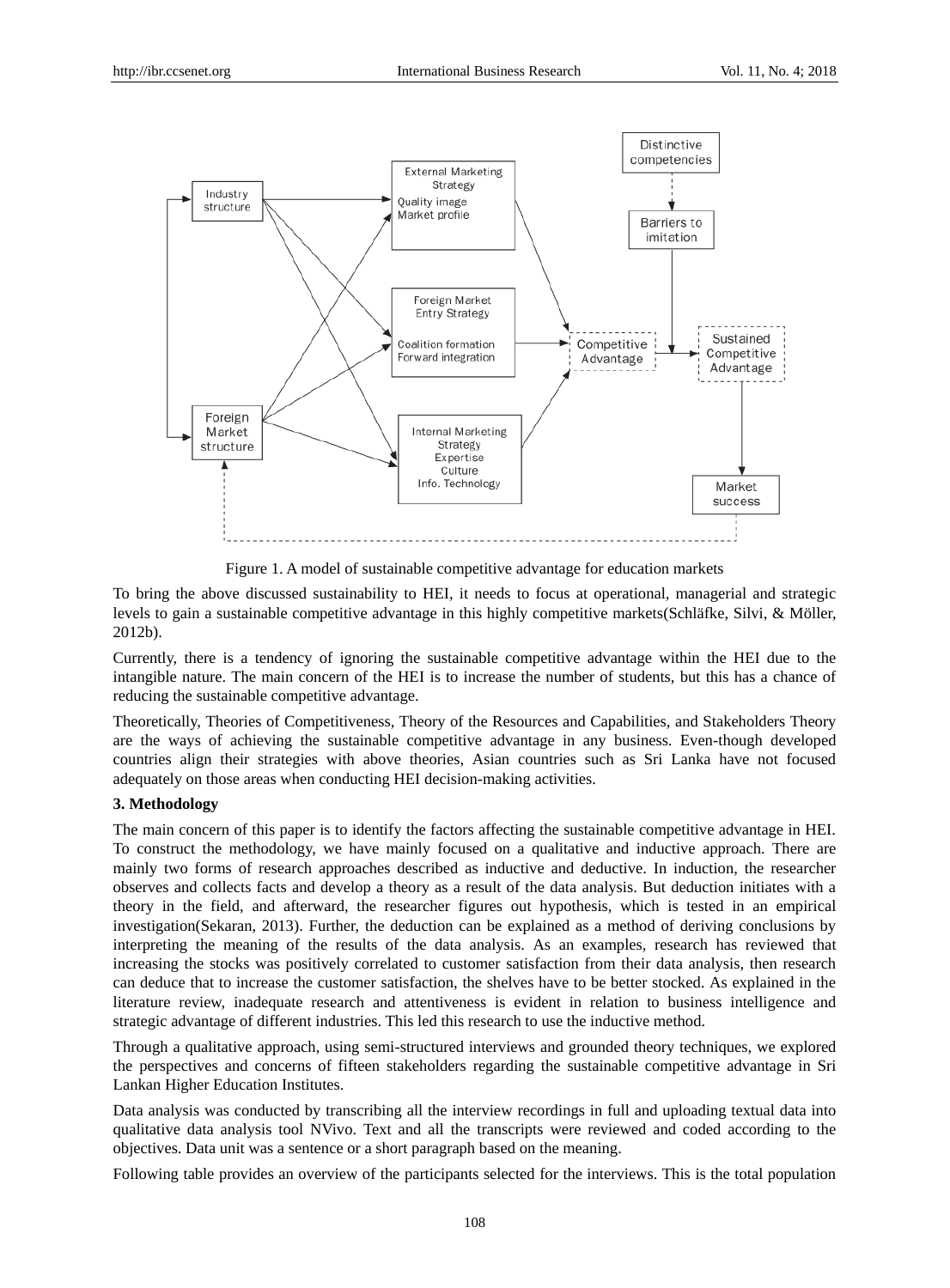of the selected case study with regards to the objective of this study. The information in this summary table protects the anonymity of the participants.

| #            | Gender | Age       | <b>Education Level</b> | Tenure       | Position        |  |
|--------------|--------|-----------|------------------------|--------------|-----------------|--|
| Α            | Male   | 51-60     | PhD                    | $5-10$ years | Dean            |  |
| B            | Male   | 51-60     | PhD                    | $5-10$ years | Dean            |  |
| $\mathsf{C}$ | Male   | $41 - 50$ | PhD                    | 2-5 years    | Head            |  |
| D            | Male   | $41 - 50$ | <b>MSC</b>             | $5-10$ years | Senior Lecturer |  |
| Ε            | Male   | $41 - 50$ | <b>MSC</b>             | $5-10$ years | Manager         |  |
| F            | Male   | $41 - 50$ | PhD                    | $5-10$ years | Manager         |  |
| G            | Male   | $41 - 50$ | PhD                    | $5-10$ years | Dean            |  |
| H            | Male   | $41 - 50$ | <b>MSC</b>             | 2-5 years    | Manager         |  |
|              | Male   | $41 - 50$ | <b>MSC</b>             | 2-5 years    | Manager         |  |
| J            | Female | $41 - 50$ | PhD                    | $5-10$ years | Head            |  |
| K            | Female | $41 - 50$ | PhD                    | $5-10$ years | Head            |  |
| L            | Male   | $41 - 50$ | Post-Doctoral          | $5-10$ years | Head            |  |
| M            | Male   | $41-50$   | Post-Doctoral          | $5-10$ years | Head            |  |
| N            | Male   | $41 - 50$ | <b>MSC</b>             | $5-10$ years | Head            |  |
| O            | Female | $41 - 51$ | <b>MSC</b>             | $5-10$ years | Head            |  |

After the interview sessions, further amplifications regarding the interview were made through follow-up phone calls, e-mail, and second interviews as well. The first step of the data analysis was to prepare a detailed description of the selected case-based company, based on interviews and supporting documentation. Therefore, the data collected from the first round of interviews were examined thoroughly using content analysis technique and constant comparison, which comes under the grounded theory technique. Content analysis is a qualitative systematic text analysis technique, which was developed twenty years ago in relation to social science(Elo & Kyngäs, 2008). When using content analysis, the aim was to build a model to describe the phenomenon in a conceptual form. This study has merged grounded theory with the content analysis technique to acquire deep understanding within the identified context. In this study, to identify major themes (Dillon, 2012) the interviews data were cross-referenced with a properly coded mechanism. Furthermore, through the grounded theory mechanism, we tried to maintain the consistency between the variables and factors, which were identified during the interviews and literature. This technique encourages the emergence of a finding from the data set by constantly comparing incidents of codes with each other and then abstracting related codes to a higher conceptual level(Dillon, 2012).

Using the grounded theory mechanism, we examined the qualitative data thematically and ranked the identified themes by their frequency and later categorized them. The objective of the present research was to identify the factors affecting the sustainable competitive advantage.

First, open coding technique was used to identify the concepts, possible categories and related properties of the collected data. Identified concepts were organized into categories, then sub-categories were identified. Using the method of axial coding relationships were identified.

The category names were defined according to the names used by respondent's so-called indigenous terms. Further to make sense of data researcher were defined "so-called sensitizing" terms. After that, the first theoretical propositions were developed by drafting of memos. That is the point at which research insights were developed.

Once all the interview scripts were analyzed, using constant comparison method, data was reassessed and re-coded to identify the categories and properties. In each iteration, we tried to maintain the internal consistency of the structure of categories and properties, which were identified.

Once new concepts, which do not fit into the existing set of categories and properties occur then, again start questioning with additional interviews. These new interviews allowed further development and understanding of the categories, properties and their relationships.

The study was carried out several times through the data collection until the theoretical saturation point was reached. Lastly, the model grounded from the analysis was compared with the conceptual models previously reviewed in the literature, particularly the two models. The main intention of this method was to promote a final refinement of certain categories and properties because it allows maintaining the balance between learning from empirical data and existing theories without diminishing the value of an inductive approach.

Open coding is the preliminary step of the data analysis, the main idea is to collect data from a variety of sources such as interviews, documents or observations to develop categories and concepts. Those are the basic units of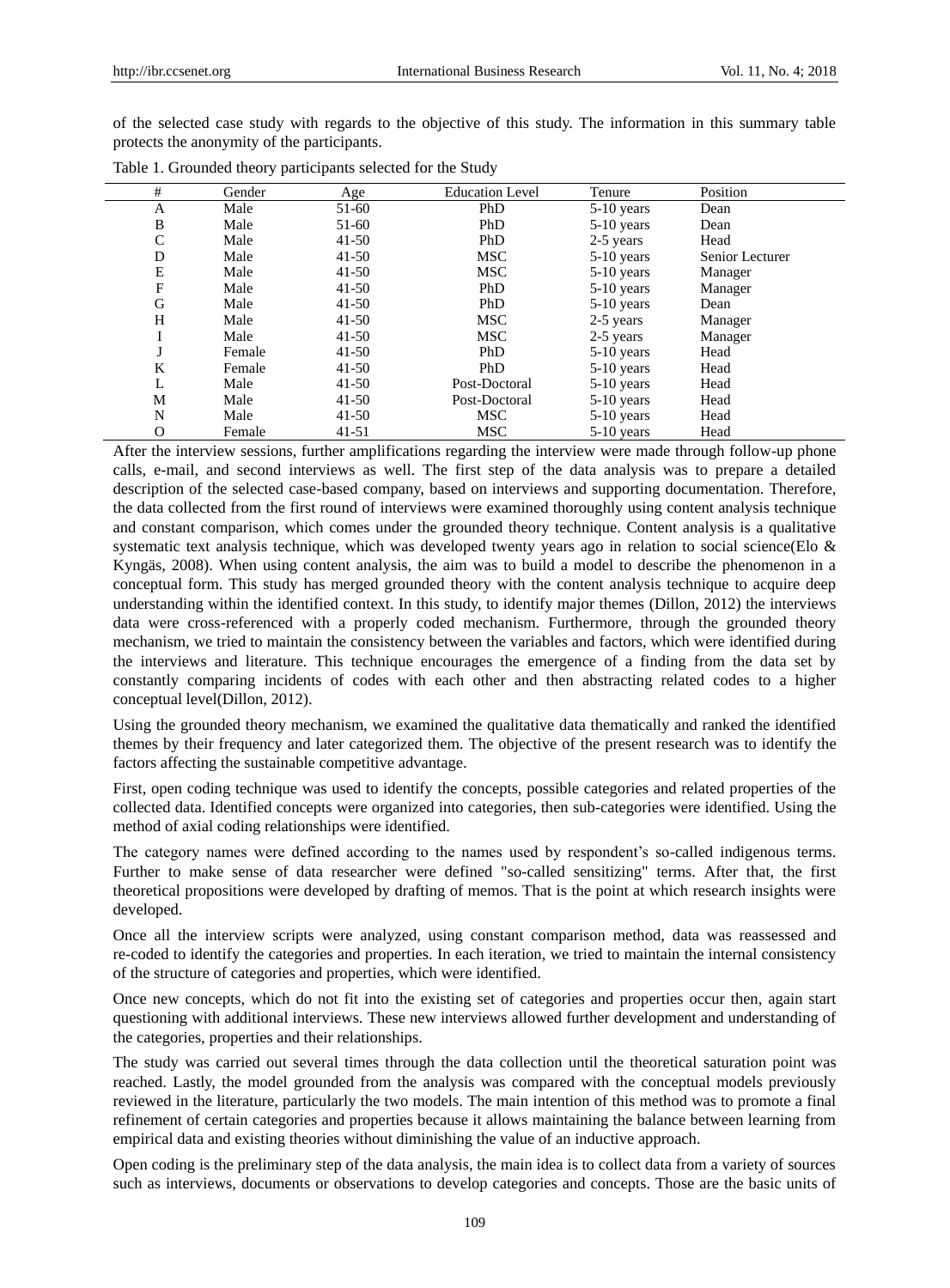the research science grounded theory not concerning on prior theories. In this step, the researcher should code all the actions and important concepts related to the research question. In another way, research tries to break down the data into first level concepts, or master headings, and second-level categories, or subheadings. This is an iterative method to derive all the codes by comparing new codes with previous ones.

The whole coding process is iterative as follows;



Figure 1. Grounded theory framework

Three coding types come under the coding process of the above figure.

With each interview transcript, we collected indicators such as words, phrases, statements from the data, or observations. In the following table, it provides an extensive list of the indicators collected from the 15 interviews. Open coding was able to conduct a thorough examination of the data, breaking it down into parts, making comparisons, and questioning. The indicators, then, are both identified bits of data collected and data that results from the process of breaking down the data.

Through axial coding, we were able to identify several themes as follows; this is the initial category of coding based on the proposed conceptual framework.

Factors affecting the sustainable competitive advantage in higher education.

#### **4. Findings and Discussion**

#### *4.1 Open Coding: Factors Affecting the Sustainable Competitive Advantage in Higher Education*

This is the first step according to the initial theme categorization of this research. Since this research does not base on the prior hypothesis, the study focused on the free responses provided by the participants of the interviews. For the first stage of factors affecting the sustainable competitive advantage in HEI, free responses presented as follows; this is not a one-time approach, iterative interviews were conducted to get a comprehensive idea about this topic.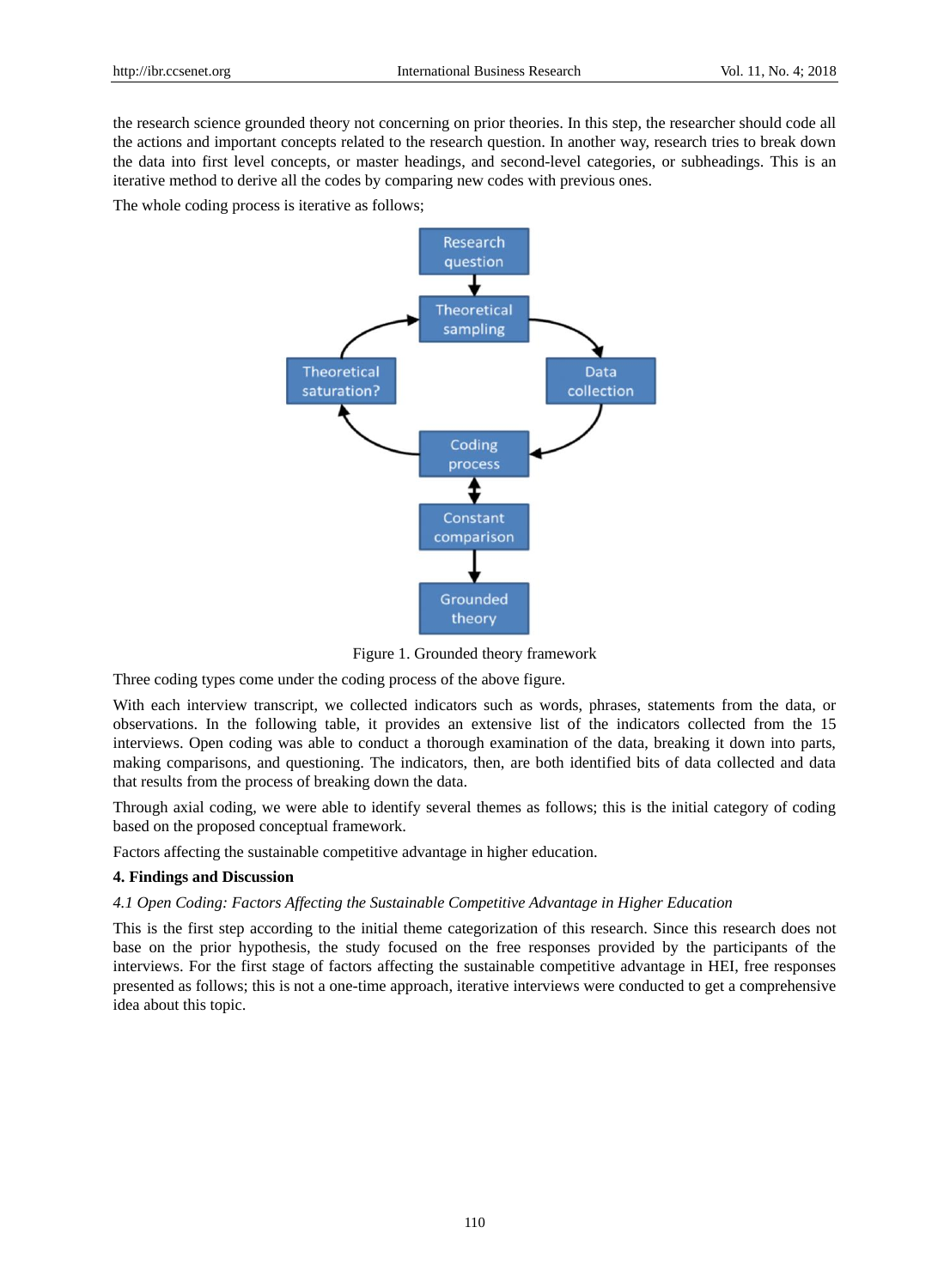|                 | Factors affecting the sustainable competitive advantage in higher education                                                                                                                                                                                                                                                                                                                                                                                                                                                                                                                                     |                                                                                                                                                                 |  |  |  |
|-----------------|-----------------------------------------------------------------------------------------------------------------------------------------------------------------------------------------------------------------------------------------------------------------------------------------------------------------------------------------------------------------------------------------------------------------------------------------------------------------------------------------------------------------------------------------------------------------------------------------------------------------|-----------------------------------------------------------------------------------------------------------------------------------------------------------------|--|--|--|
| Person          | Interview Script                                                                                                                                                                                                                                                                                                                                                                                                                                                                                                                                                                                                | Coding                                                                                                                                                          |  |  |  |
| Person A        | Can achieve a sustainable competitive advantage by being better or<br>unique in education, by maintaining a good reputation, growing<br>customer base, by maintaining recognizable name (brand), desirable<br>market position, market-oriented curricula, producing quality market<br>ready students, having accreditations. Currently, our organization has<br>UGC approval and IET accreditation. Industry participation.                                                                                                                                                                                     | quality,<br>reputation,<br>Increase<br>graduates.<br>Produce<br>quality<br>Accreditations.                                                                      |  |  |  |
| <b>Person B</b> | Develop well maintained competent faculties including by recruiting<br>top-level reputable professors who possess effective international<br>network and rich experiential knowledge. Maintaining good rankings are<br>necessary.                                                                                                                                                                                                                                                                                                                                                                               | Talent<br>management.<br>Rankings/Indexing's                                                                                                                    |  |  |  |
| Person C        | To achieve sustainable competitive advantage university should acquire<br>attributes, such as being better or unique, good reputation, growing<br>customer base, recognizable name, desirable market position,<br>market-oriented curricula, producing quality market ready students,<br>engaging competent faculties including top-level reputable professors,<br>possessing an effective international network and rich experiential<br>knowledge.                                                                                                                                                            | Increase reputation for increasing<br>the quality.                                                                                                              |  |  |  |
| <b>Person D</b> | Developing a sustainable competitive advantage requires customer<br>loyalty, a great location, unique merchandise such as curriculum of the<br>courses, proper distribution channels, good vendor relations, good<br>reputation based on the customer service, and multiple sources of<br>advantage.                                                                                                                                                                                                                                                                                                            | Increasing the customer loyalty by<br>maintaining a good relationship<br>with customers.                                                                        |  |  |  |
| Person E        | To achieve the competitive advantage university should be able to<br>produce highly competent and skilled graduates with experiential<br>capability. Further, we can measure the competitive advantage by using<br>some of the strategic frameworks such as Porter's competitive model,<br>Resource-Based View of the Firm, Resource-Advantage (RA) theory,<br>the Delta Model, Stakeholders Theory, and the Talent Management<br>Model. Each respective model helps to answer some of the pertinent<br>issues related to acquiring, gaining and maintaining a sustainable<br>competitive advantage of the HEI. | By producing highly competent<br>graduates to the industry. Theories<br>can use to analyze the current<br>status of the organization and<br>improve the faults. |  |  |  |
| Person F        | Building a good image before the society; students with appropriate<br>preparation for the job market, performance evaluation, among others.                                                                                                                                                                                                                                                                                                                                                                                                                                                                    | By improving the institute image.<br>Produce skilled graduates.                                                                                                 |  |  |  |
| Person G        | To developing sustainable competitive advantage universities should<br>maintain customer loyalty, a great location, proper curriculum, good<br>reputation based on the customer service. Business intelligence can use<br>to identify insights of the data and can use for decision making.                                                                                                                                                                                                                                                                                                                     | Customer loyalty, great location,<br>curriculum.<br>proper<br>By<br>using<br>business intelligence.                                                             |  |  |  |
| Person H        | Reputation and branding should improve in order to gain the sustainable<br>competitive advantage.                                                                                                                                                                                                                                                                                                                                                                                                                                                                                                               | Increase reputation and branding.                                                                                                                               |  |  |  |
| Person I        | There are some theories which can use to achieve the competitive<br>advantage such as Porter's theories of competitiveness (in the Industry<br>and Territorial), the theory of the resources and capabilities (RBV), the<br>Resource-Advantage (RA) theory, the Delta model, and the<br>Stakeholders theory.                                                                                                                                                                                                                                                                                                    | Using theories such as Porter's<br>competitiveness<br>and<br>resource<br>advantage theories.                                                                    |  |  |  |
| Person J        | Talent management best practices can use to recruit and retain the<br>employees required to drive the organization's performance, and hence,<br>success in providing quality service to students and customers.                                                                                                                                                                                                                                                                                                                                                                                                 | Improve the quality of internal<br>staff.                                                                                                                       |  |  |  |
| Person K        | Carefully evaluate the challenges and threats of the environment,<br>understanding the needs of the stakeholders, attracting and consolidating<br>resources, facing the external changes and solving their internal<br>problems.                                                                                                                                                                                                                                                                                                                                                                                | Evaluate challenges and threats.                                                                                                                                |  |  |  |
| Person L        | Need to carefully understand the reasons regarding why students used to<br>select a particular university. Further, need to maintain competent<br>faculties with top-level reputable professors. Furthermore, the institute<br>should maintain the excellence, reputation, status etc.                                                                                                                                                                                                                                                                                                                          | Analyze the current situation and<br>improve<br>the<br>quality.<br>Recruit<br>quality<br>employees<br>to<br>the<br>organization.                                |  |  |  |
| Person M        | Need to improve the understanding of the new types of higher education<br>institutes which recently appeared at the Sri Lankan market in terms of<br>virtual universities or corporate universities. Industry interactions.                                                                                                                                                                                                                                                                                                                                                                                     | Improve the current status by<br>comparing<br>with<br>competitors.<br>Industry interactions.                                                                    |  |  |  |
| <b>Person N</b> | Should identify the weak point of the students and provide feedback to<br>improve them. Then they will be able competitive in the industry better.<br>It will also lead to achieve the sustainable competitive advantage in the<br>higher education institutes. Participation in competitions.                                                                                                                                                                                                                                                                                                                  | the performance<br>Improve<br>of<br>students by identifying the weak<br>points.<br>Participation<br>in<br>competitions.                                         |  |  |  |
| Person O        | None                                                                                                                                                                                                                                                                                                                                                                                                                                                                                                                                                                                                            |                                                                                                                                                                 |  |  |  |

|  |  |  | Table 2. Open Coding: Factors affecting to the sustainable competitive advantage in higher education |  |  |
|--|--|--|------------------------------------------------------------------------------------------------------|--|--|
|  |  |  |                                                                                                      |  |  |
|  |  |  |                                                                                                      |  |  |
|  |  |  |                                                                                                      |  |  |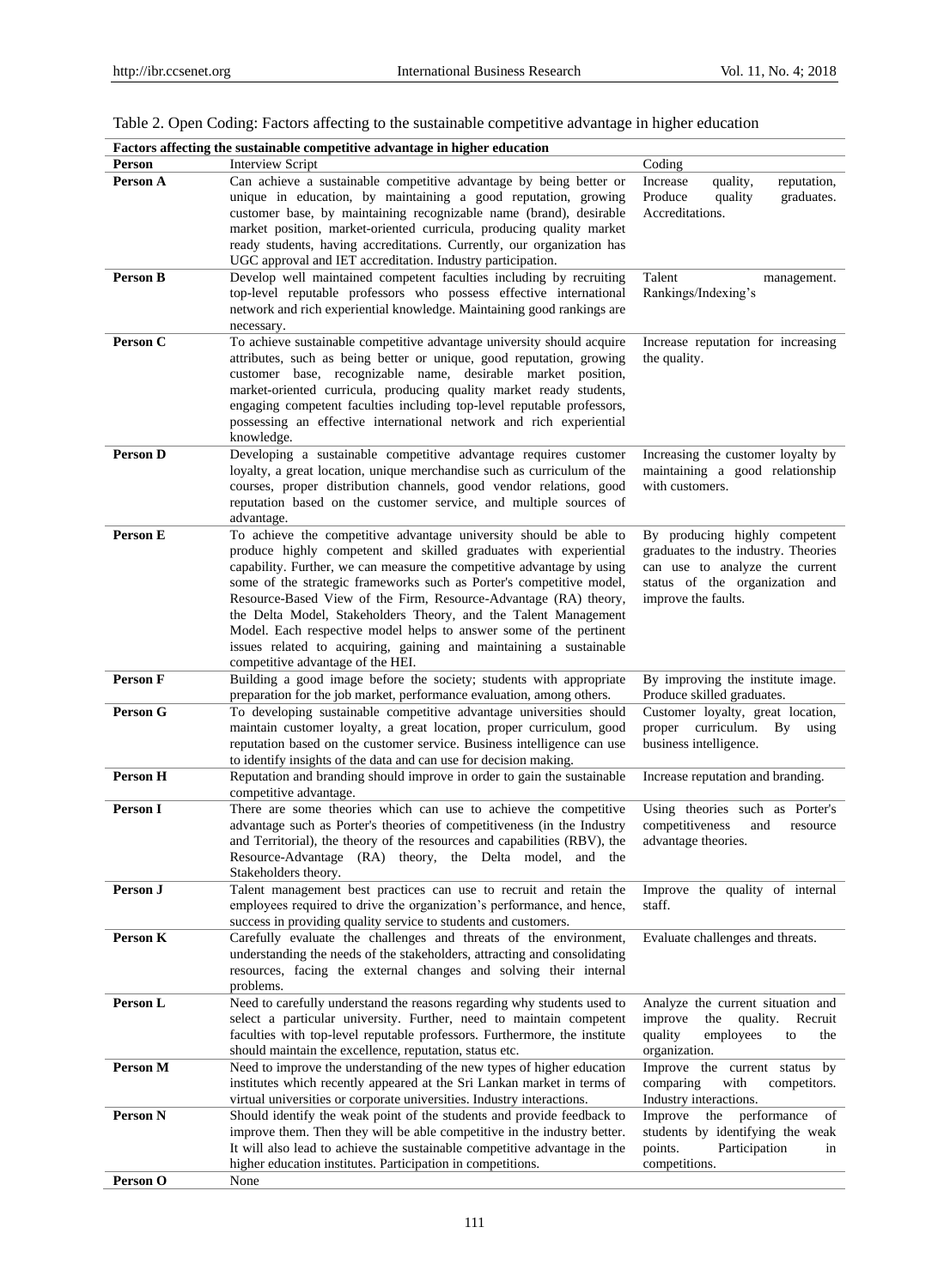List of codes derived from the analysis in relation to the sustainable competitive advantage in Higher Education Institutes are as follows;

- Maintaining good reputation
- Maintaining rankings/ indexings.
- Maintain good relationships with industries
- Student participation in competitions
- Accreditations with reputable institutions
- Growing customer base
- Improve student performance
- Maintaining recognizable name (brand)
- Desirable market position
- Market-oriented curriculum
- Producing quality market ready students
- Risk Management
- Competent faculties including top-level reputable professors.
- Good vendor relations
- Effective international network and rich experiential knowledge.
- International to domestic student ratio.
- Research productivity of the university
- No of degree programs awarded by the Institute

Identified codes summarized according to their importance as follows; Summarization has considered the number of participants who have mentioned the particular code.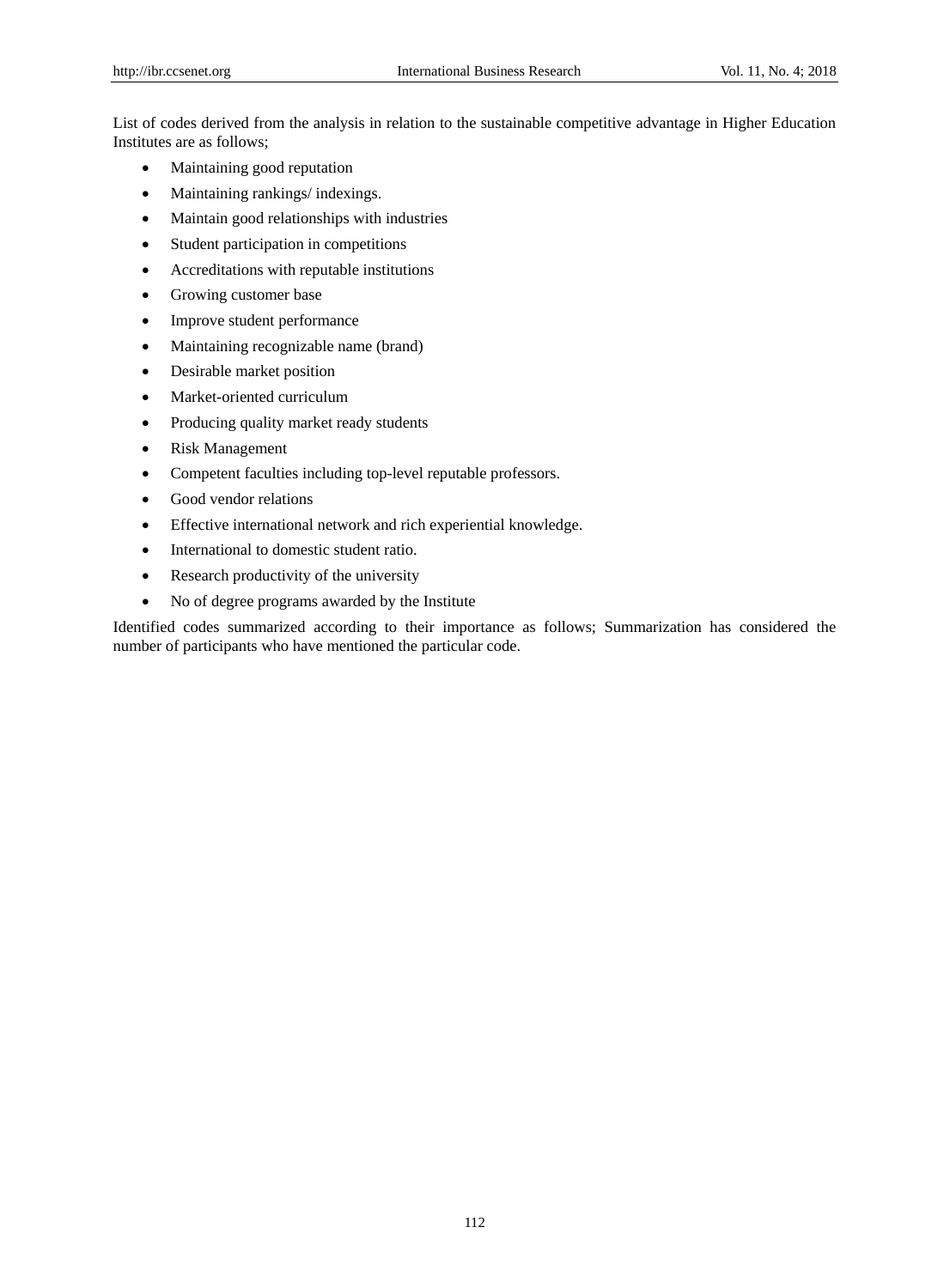

## Figure 3. Summary of Open Coding: Factors affecting to the sustainable competitive advantage in higher education

## *4.2 Axial Coding: Factors Affecting the Sustainable Competitive Advantage in Higher Education*

To identify the factors affecting the sustainable competitive advantage organizations should identify the key areas that give more competitiveness. Since all the participants are decision makers of the organization, identifying factors is not a difficult task. According to the above analysis, most important elements affect the sustainable competitive advantage, as identified as.

|           | Maintaining good reputation                 | 15 |
|-----------|---------------------------------------------|----|
|           | Maintaining rankings/indexings.             |    |
|           | Maintain good relationships with industries | 4  |
|           | Student participation in competitions       | 3  |
|           | Accreditations with reputable institutions  | 3  |
|           | Growing customer base                       | 11 |
| ٠         | Improve student performance                 | 15 |
| $\bullet$ | Maintaining recognizable name (brand)       | 15 |
|           | Desirable market position                   |    |
| $\bullet$ | Market-oriented curriculum                  | 13 |
| ٠         | Producing quality market ready students     | 15 |
|           | <b>Risk Management</b>                      | 3  |
|           |                                             |    |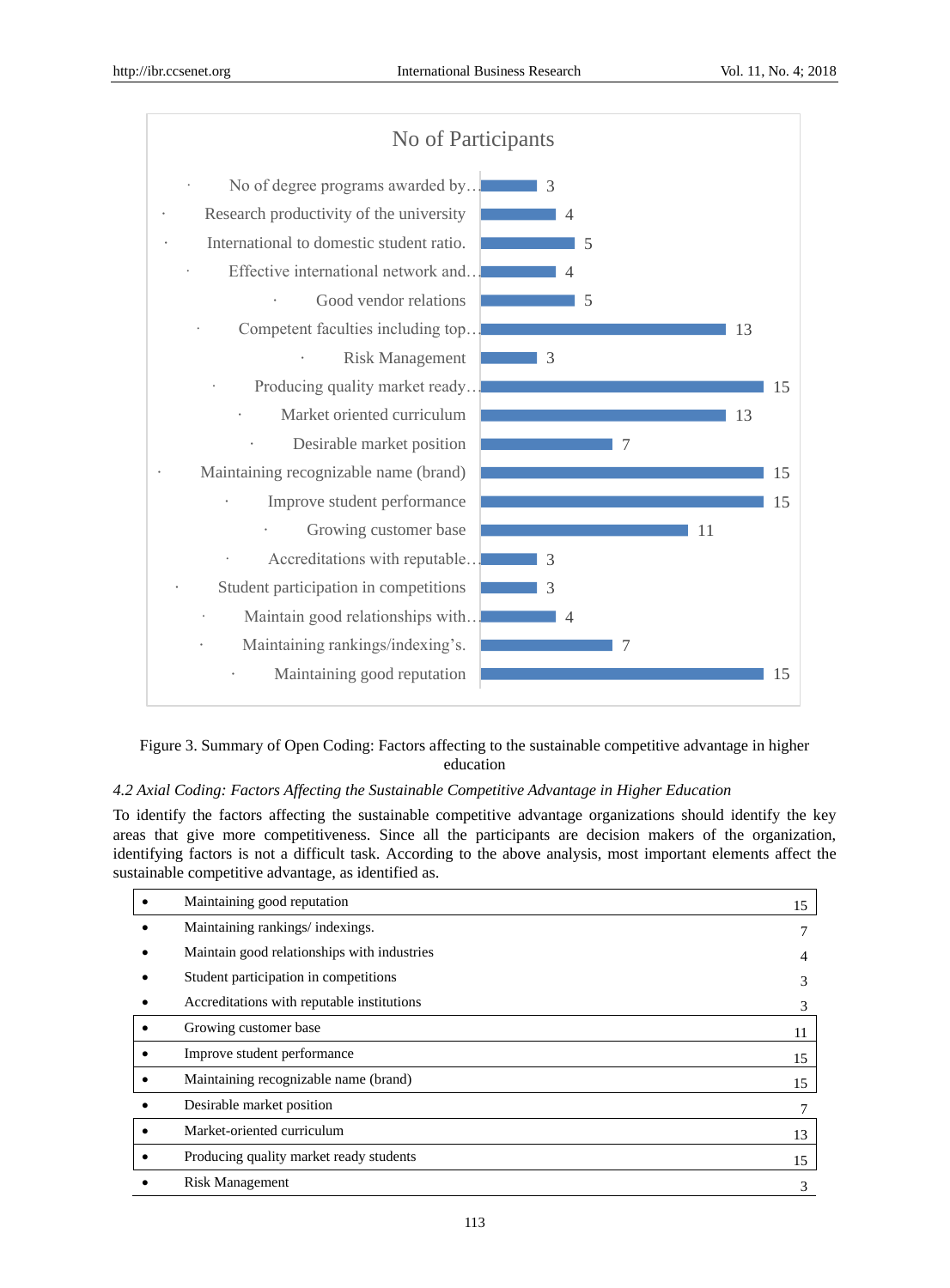| Competent faculties including top-level reputable professors.    |   |
|------------------------------------------------------------------|---|
| Good vendor relations                                            |   |
| Effective international network and rich experiential knowledge. | 4 |
| International to domestic student ratio.                         |   |
| Research productivity of the university                          | 4 |
| Number of degree programs awarded by the Institute               |   |

This represents out of the 18 characteristics most important elements to gain the sustainable competitive advantage are maintaining a good reputation, growing customer base, improve student performance, market-oriented curriculum, produce quality market ready students and develop competent faculties with top-level reputable professors. Even though there are only a few elements are more important out of 18, all the others are also can relate to the important themes. As an example to have a good reputation higher education institutions should able to maintain good market-oriented curriculum, and quality market ready students and good performance of the students. Thus axial coding has performed to categories above elements to different themes as below;

To Maintaining Good Reputation higher education institutes should maintain all the below elements.

- Maintaining rankings/ indexings.
- Maintain good relationships with industries
- Student participation in competitions
- Accreditations with reputable institutions
- Growing customer base
- Improve student performance
- Maintaining recognizable name (brand)
- Desirable market position
- Market-oriented curriculum
- Producing quality market ready students
- Risk Management
- Competent faculties including top-level reputable professors.
- Good vendor relations
- Effective international network and rich experiential knowledge.
- International to domestic student ratio.
- Research productivity of the university
- Number of degree programs awarded by the Institute

Thus, it emphasizes even though the other category has less number of votes from the participants, those are also important to have a good reputation. In the same way, to improve student performance, it is necessary to have following subcategories;

- Maintain good relationships with industries
- Student participation in competitions
- Accreditations with reputable institutions
- Improve student performance
- Market-oriented curriculum
- Risk Management
- Competent faculties including top-level reputable professors.
- Effective international network and rich experiential knowledge.
- Research productivity of the university

Another axial code is, "maintain a recognizable brand name". To achieve this advantage, it is necessary to have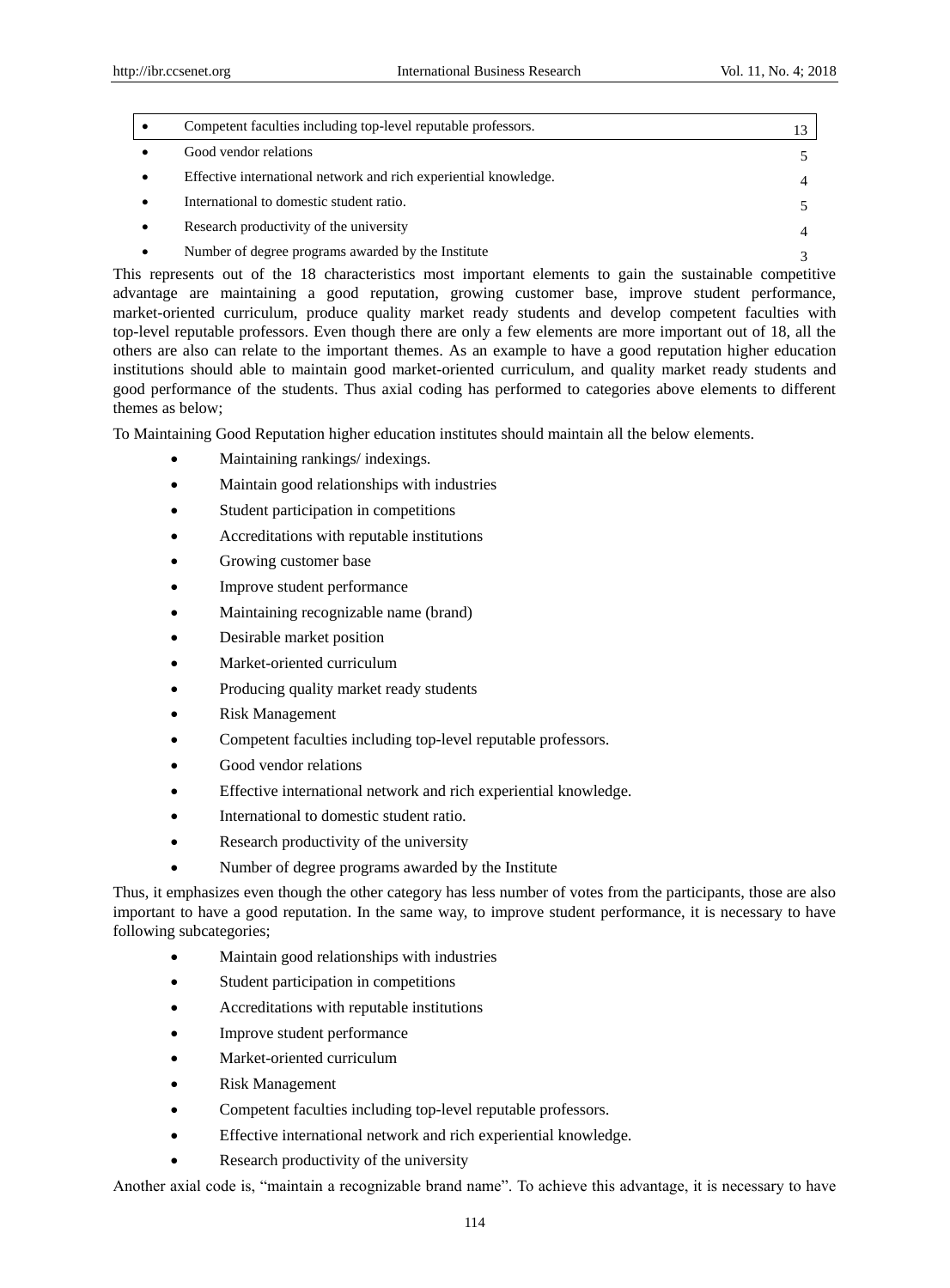good accreditations and maintaining student performance is highly important.

According to the above-proposed elements, it is not possible to measure factors affecting the sustainable competitive advantage for higher education institutes directly. What we can measure are the usual factors, which lead to the market success of the higher educational institutes.

*4.3 Generating Themes: Identify the Competitive Factors of Higher Education*

## **Market Profile**

Several unique competencies can be identified as sources which give the sustainable competitive advantage. The main variables that strengthen the sustainable competitive advantage of higher educational institutes are the quality image of the institute or high market profile. To maintain the quality of the image, institutes should maintain the student performance and produce quality graduates to the market. If universities foster and remain in the fields in which they have a competitive advantage, organizations will recruit top students. Once institute maintains the image, the market profile will be automatically coming to a satisfied level or upper level compares to the other competitors.

Currently, most of the students with high profiles are targeting the universities with highest rankings. Institutions that generate university rankings consider, employer review, academic peer review, faculty to student ratio, citations per faculty member, proportion of faculty that are international, and proportion of students that are international, major academic awards to alumni, major academic awards to staff, Weighted count of alumni winning Nobel Prizes or Fields Medals. The research outcomes should map with students rather than the staff. In the current situation, less number of peer review dissertations have led the universities to receive low rankings compared to the international HEI market.

#### **Core competencies**

The organizational expertise and quality staff is also an important element. According to the literature, organizational expertise is a source of a method which can use to achieve competitive advantage. The primary data has also emphasized that students used select courses and institutions due to the reputation of the teaching staff. Further management training and employee training is necessary to improve the Excellency of the staff because the tacit knowledge will lead to reshape the culture of the organization and better management strategies. This importance of the supportive organizational culture has outlined in the literature also when comes to new system implementation. Because then employees will understand the importance of the customer-oriented service and helps to deployed new strategies within the organization. Always organization should have the ability to develop strong core values which leads to innovation and flexibility to maintain superior financial and organizational performance within the organization. When this situation applies to Sri Lankan organizations lacking the above concept, compared to the international organizations. Technological advancements are resistant to the employees.

#### **Business Strategy and Innovation**

The nature of the market success in higher education may change according to one institute to another. According to literature, strategies should align with the porters five forces theory which developed in 1979(Woodruff, 1997). Within educational institutes, mainly two aspects are considering; the threats of new entrants incorporate with corporate universities and virtual universities, bargaining power of students align with more educational options. Both aspects have a direct influence on the strategy and financial results of. Further differentiation offers innovative educational services, distinguishing from its direct competitors.

Above discussion emphasize that the most important aspect of sustainable competitive advantage is an organization to develop strategies which cannot imitate by others. For example, Sri Lankan universities still do not have the capability to attract enough international students due to the less attractiveness and the reputation. According to the literature, "if a university's principal objectives are to develop its international student base, it must focus principally on its architecture, reputation and innovative capability"(Lynch & Baines, 2004).

Thus, there should be a mechanism to achieve that aspect. Further, those strategies should sustainable in the long term. AA or big data in education is a one way which can achieve this advantage according to the literature.

### **Service Quality**

To produce market-ready quality students, universities should continuously adapt the innovative curriculum align with the industry requirements. To maintain the standards, the curriculum should align with top international standards as well. The current situation is, even though the course content aligns with the standards, delivery, and marking has not properly aligned. To maintain the retention of the students and attraction, universities have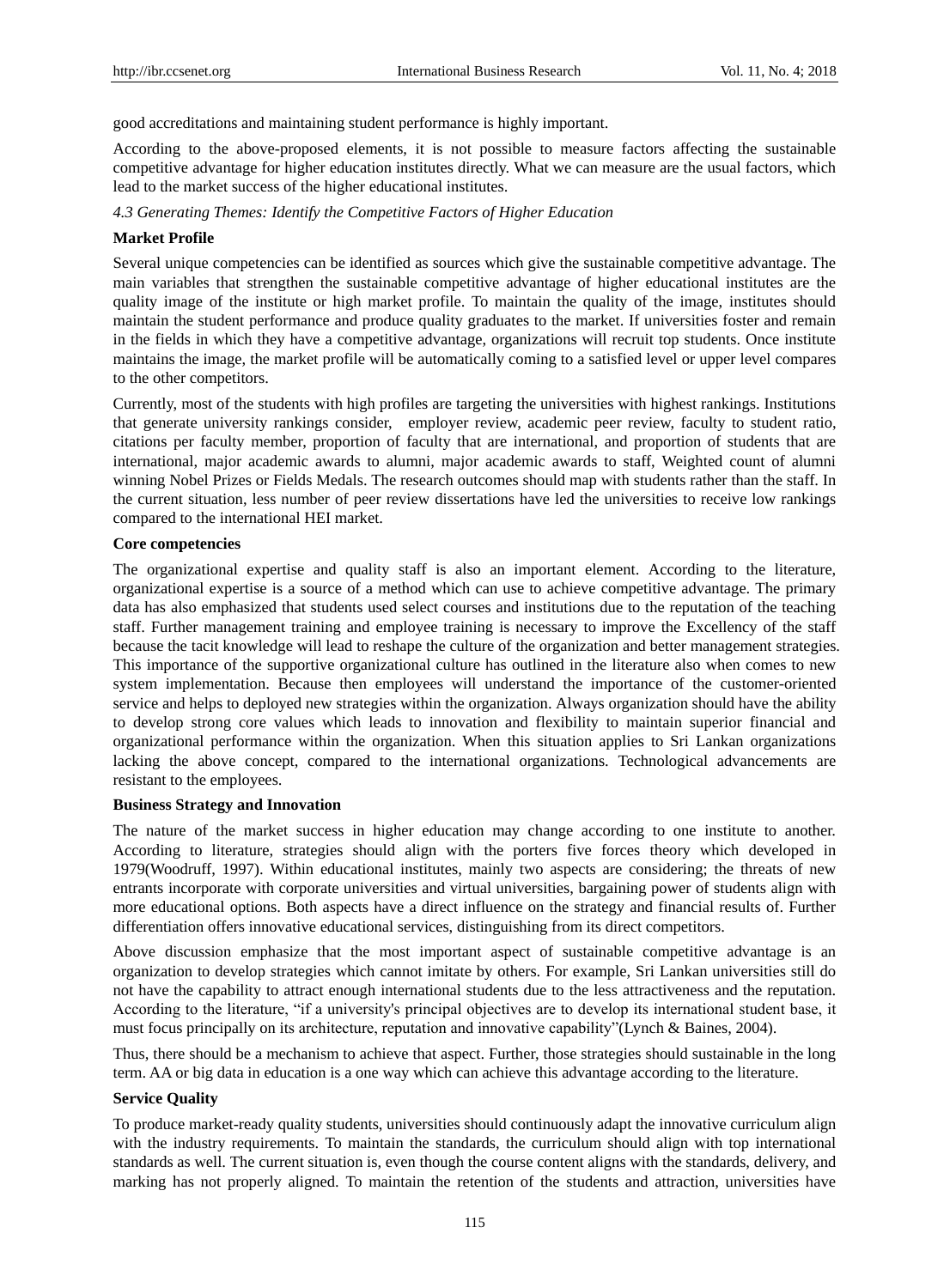ignored the value of the marking standards. Thus this has led to increase the student's satisfaction, but to reduce the service quality.

Currently, Higher education institutions are categorized under service industry, therefore, HEI places greater prominence on student expectations and satisfaction. This has become a more significant factor in the universities which mainly focused on their budget on tuition. The rapid expansion of the universities and colleges, competition, significant increases in college education costs combined with demographic shifts in the population, has led HEI to in different point of view regarding the student satisfaction and retention. Moreover, aggressive competition led HEI to use different marketing strategies to differentiate with competitors.

According to the study of Edwell, the number of insights has recognized in the learning environment such as, transform the student into a flexible thinker, feedback collection to improve the learning effects(Srikanthan & Dalrymple, 2002). But due to the present situation, the student has become a spoon feeder rather than a self-learner. Students expect to learn everything in the classroom which is in the examination paper. Therefore this has led to lack of systematic thinking, interdependencies within the education. As a result, modules and instructions do not deliver to achieve learning gains. But the long-term outcome is student becomes more loyal by graduating with high knowledge rather than students who appear to be satisfied without complaints. Even though the higher management expecting this outcome from the college, middle management tries to survive with the short-term satisfaction of the students. Past studies consistently state that satisfied customers such as students, parents are the primary goal of higher education(DeShields, Kara, & Kaynak, 2005). But in this context, this will lead to the dissatisfaction of the long-term student satisfaction and the reputation of the organization. Thus, focusing on enhancing customer satisfaction at colleges and universities is crucial in developing customer value. Therefore this is a significant point to consider when maintaining the quality.

### **5. Conclusion**

Understanding the factors affecting the sustainable competitive advantage is a crucial factor for any organization. However, prior research has not investigated this from the perspective of an HEI. Thus, the objective of this research was to identify the factors affecting the Sustainable competitive advantage in HEI.

When considering the research question posed at the outset of this paper, we argued that an HEIs main concern is to grow the customer base. Importantly, our investigation suggests that some HEI resources such as AA are sustainable for a longer period due to the ability to analyze and forecast the future outcomes.

Key outcomes of this research are, maintaining rankings/indexing's, maintain good relationships with industries, student participation in competitions, accreditation with by reputable institutions. Those are some of the vital factors of an HEI with regard to maintaining a sustainable competitive advantage.

Further, in this research, customer-driven approach and feedback centric approach to improving the quality was not approved in the Sri Lankan context due to the negative mindset of the students. Effective management is necessary to achieve this in HEI.

The factors that we identified in this paper have a significant impact to the HEI since they can achieve sustainable competitive advantage, by following the identified factors. Further, this gives valuable insights for the HEI management and marketing department to make decisions. As future research directions, it is necessary to test these factors using large-scale surveys and structural modeling procedures. Further, this method can relate to other service industries in the process of gaining sustainable competitive advantage

## **References**

- Agha, S., Alrubaiee, L., & Jamhour, M. (2011). Effect of Core Competence on Competitive Advantage and Organizational Performance. *International Journal of Business and Management*, *7*(1), 192-204. https://doi.org/10.5539/ijbm.v7n1p192
- Ali, L., Asadi, M., Ga Sevi C, D., Jovanovi, J., & Hatala, M. (2013). Factors influencing beliefs for adoption of a learning analytics tool: An empirical study. *Computers & Education*, *62*, 130-148. https://doi.org/10.1016/j.compedu.2012.10.023
- Barney, J. (1991). Firm Resources and Sustained Competitive Advantage. *Journal of Management*, *17*(1), 99-120. https://doi.org/10.1177/014920639101700108
- DeShields, O. W., Kara, A., & Kaynak, E. (2005). Determinants of business student satisfaction and retention in higher education: applying Herzberg's two-factor theory. *International Journal of Educational Management*, *19*(2), 128-139. https://doi.org/10.1108/09513540510582426
- Dillon, D. (2012). Grounded theory and qualitative research. *The Encyclopedia of Applied Linguistics*, 1–8.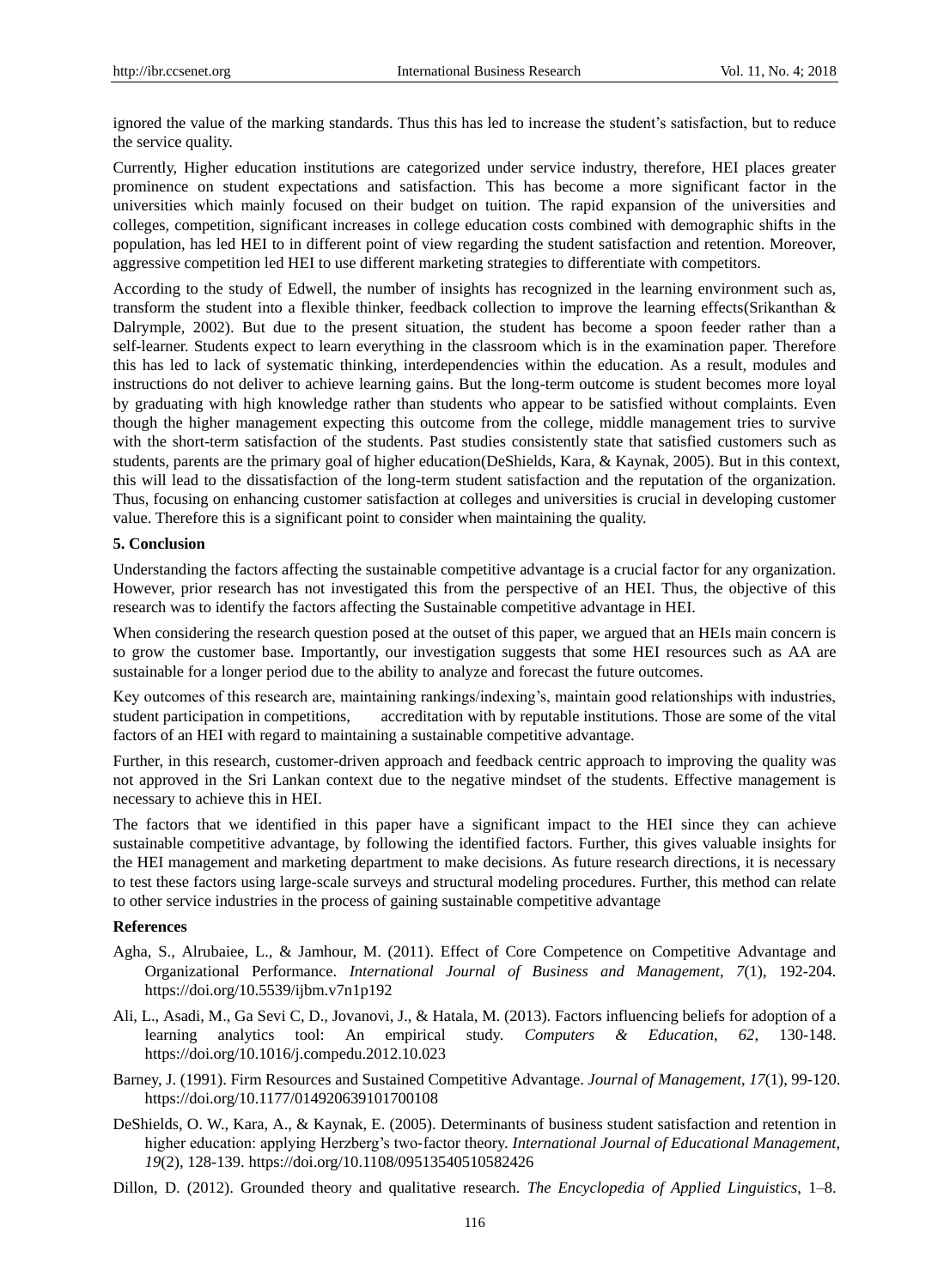https://doi.org/10.1002/9781405198431.wbeal0486

- Elo, S., & Kyngäs, H. (2008). The qualitative content analysis process. *Journal of Advanced Nursing*, *62*(1), 107-115. https://doi.org/10.1111/j.1365-2648.2007.04569.x
- Lynch, R., & Baines, P. (2004). Strategy development in UK higher education: Towards resource-based competitive advantages. *Journal of Higher Education Policy and Management*, *26*(2), 171-187. https://doi.org/10.1080/1360080042000218249
- Mazzarol, T., & Norman Soutar, G. (1999). Sustainable competitive advantage for educational institutions: a suggested model. *International Journal of Educational Management*, *13*(6), 287-300. https://doi.org/10.1108/09513549910294496
- Sadler, P. (1993). *Strategic Management*.
- Schläfke, M., Silvi, R., & Möller, K. (2012a). A framework for business analytics in performance management. *International Journal of Productivity and Performance Management*, *62*(1), 110-122. https://doi.org/10.1108/17410401311285327
- Schläfke, M., Silvi, R., & Möller, K. (2012b). International Journal of Productivity and Performance Management (A framework for business analytics in performance management). *International Journal of Productivity and Performance Management*, *62*(2), 110-122. https://doi.org/10.1108/17410401311285327
- Sekaran, U. (2013). *Research methods for business*. *Research methods for business* (Vol. 65). John Wiley & Sons, Ltd. https://doi.org/10.1017/CBO9781107415324.004
- Srikanthan, G., & Dalrymple, J. F. (2002). Developing a Holistic Model for Quality in Higher Education. *Quality in Higher Education*, *8*(3), 215-224. https://doi.org/10.1080/1353832022000031656
- Velazquez, L., Munguia, N., & Sanchez, M. (2005). Deterring sustainability in higher education institutions. *International Journal of Sustainability in Higher Education*, *6*(4), 383-391. https://doi.org/10.1108/14676370510623865
- Woodruff, R. B. (1997). Customer value: The next source for competitive advantage. *Journal of the Academy of Marketing Science*, *25*(2), 139-153. https://doi.org/10.1007/BF02894350
- Agha, S., Alrubaiee, L., & Jamhour, M. (2011). Effect of Core Competence on Competitive Advantage and Organizational Performance. *International Journal of Business and Management*, *7*(1), 192-204. https://doi.org/10.5539/ijbm.v7n1p192
- Ali, L., Asadi, M., Ga Sevi, C. D., Jovanovi, J., & Hatala, M. (2013). Factors influencing beliefs for adoption of a learning analytics tool: An empirical study. *Computers & Education*, *62*, 130-148. https://doi.org/10.1016/j.compedu.2012.10.023
- Barney, J. (1991). Firm Resources and Sustained Competitive Advantage. *Journal of Management*, *17*(1), 99-120. https://doi.org/10.1177/014920639101700108
- DeShields, O. W., Kara, A., & Kaynak, E. (2005). Determinants of business student satisfaction and retention in higher education: applying Herzberg's two‐factor theory. *International Journal of Educational Management*, *19*(2), 128-139. https://doi.org/10.1108/09513540510582426
- Dillon, D. (2012). Grounded theory and qualitative research. *The Encyclopedia of Applied Linguistics*, 1-8. https://doi.org/10.1002/9781405198431.wbeal0486
- Elo, S., & Kyngäs, H. (2008). The qualitative content analysis process. *Journal of Advanced Nursing*, *62*(1), 107-115. https://doi.org/10.1111/j.1365-2648.2007.04569.x
- Lynch, R., & Baines, P. (2004). Strategy development in UK higher education: Towards resource-based competitive advantages. *Journal of Higher Education Policy and Management*, *26*(2), 171-187. https://doi.org/10.1080/1360080042000218249
- Mazzarol, T., & Norman, S. G. (1999). Sustainable competitive advantage for educational institutions: a suggested model. *International Journal of Educational Management*, *13*(6), 287-300. https://doi.org/10.1108/09513549910294496
- Sadler, P. (1993). *Strategic Management*.
- Schläfke, M., Silvi, R., & Möller, K. (2012a). A framework for business analytics in performance management. *International Journal of Productivity and Performance Management*, *62*(1), 110-122. https://doi.org/10.1108/17410401311285327